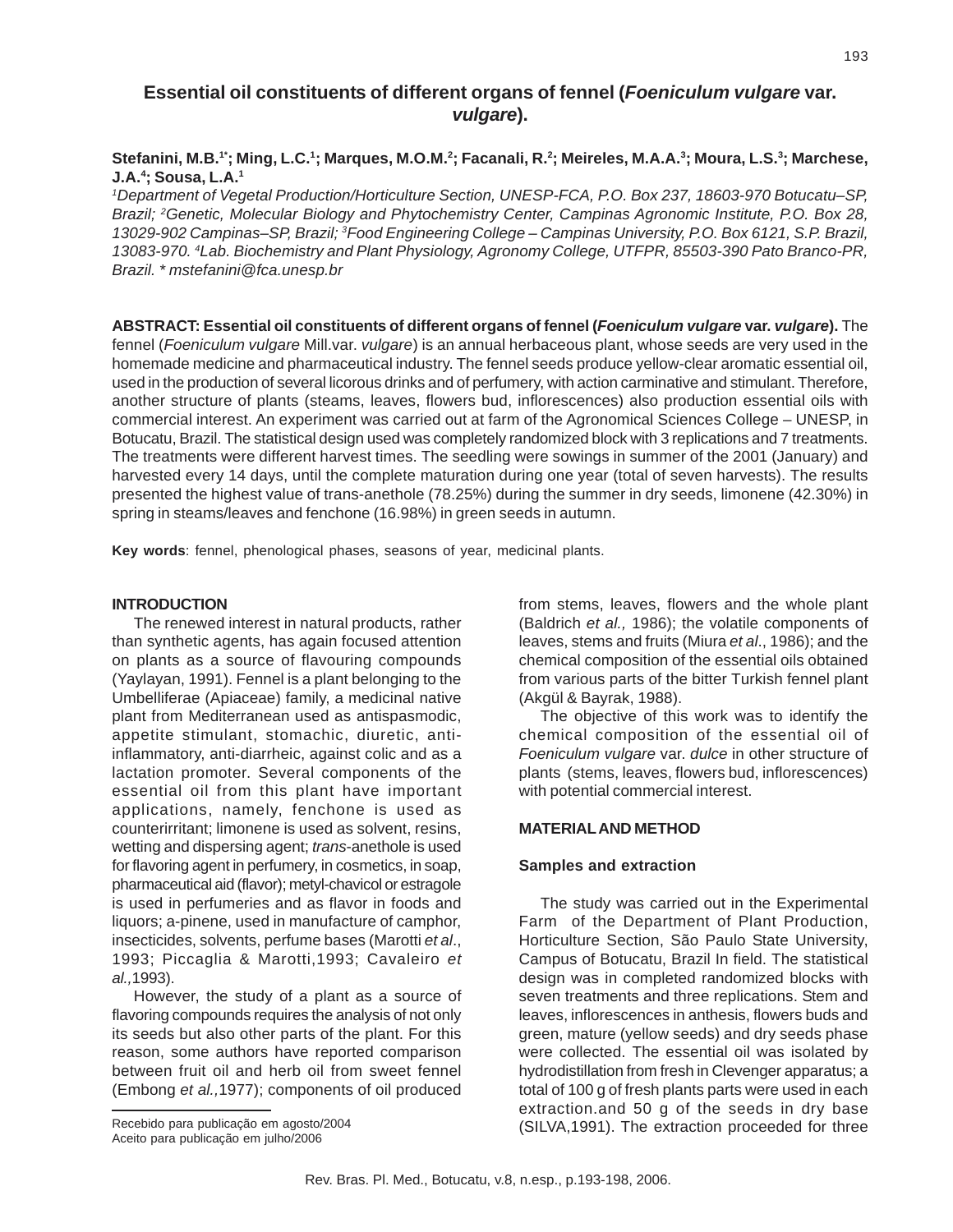hours. The essential oil composition of the extracts was determined by gas chromatography (GC) and gas chromatography-mass spectrometry (GC/MS). Triplicate analyses were performed.

#### **Soil analysis**

Soil samples were taken at a depth of 20 cm

from randomly chosen points at each of the four experiment sites. All samples were analyzed in the laboratory of the Departamento de Recursos Naturais - Ciências do Solo, da Faculdade de Ciências Agronômicas - UNESP - Campus de Botucatu (Natural Resources Department – Soil Sciences, Faculty of Agronomic Sciences – UNESP). The results of the chemical analysis are shown in Table 1.

|  |  | TABLE 1. Results of the chemical analysis of the soil samples, expressed in volume of air-dried fine soil. |
|--|--|------------------------------------------------------------------------------------------------------------|
|--|--|------------------------------------------------------------------------------------------------------------|

| Experiment pH at O.M. P $H^+ + Al^{3+}$ K <sup>+</sup> Ca <sup>2+</sup> Mg <sup>2+</sup> SB CEC |  |                                                                                                                              |  |  |    |    |
|-------------------------------------------------------------------------------------------------|--|------------------------------------------------------------------------------------------------------------------------------|--|--|----|----|
|                                                                                                 |  | CaCl <sub>2</sub> $q/dm^3$ mg/dm <sup>3</sup> --------------- Miliequivalent 100 cm <sup>3</sup> of soil --------------- (%) |  |  |    |    |
| 1,2,3 and 4 4.8 20 16 18 3.2 12 5 20                                                            |  |                                                                                                                              |  |  | 39 | 53 |

#### **Soil preparation, liming and fertilization**

Soil was prepared by ploughing and harrowing. Fertilizer and lime application were made according to the results of soil analysis. Five Kg/m2 of cattle manure and 2,6t/ha of dolomitic lime (PRNT100%) were applied to the soil. Pits of 10 cm in depth received the following nutrients: 2 Kg/m<sup>2</sup> of K as potassium chloride  $(K_2O)$ , 1 Kg/m<sup>2</sup> of N as urea (CO(NH $_2\rangle_2$ ) and 15 kg for each plantation (470 m²) of P as single superphosphate ( $P_2O_5$ ). As the organic matter was only regular, it was applied  $5 \text{ kg/m}^2$  of cattle manure together with the mineral fertilizers. Cover fertilizations were made trough urea application at 30, 60 and 90 days after planting (1°, 2º, 3 º and 4º experiments).

#### *Hydrodistillation Extract*

The essential oil yield was determined by hydrodistillation in Clevenger apparatus. For essential oil extraction was used 100 g of plants parts, and 50 g of seeds. The extraction was performed at boiling heat of water over three following hours, and the oil content being recorded.

#### *Gas chromatography-MS identification*

The chemical composition analysis of the essential oil was performed in a gas chromatograph connected to a mass spectrometer (CG-EM, Shimadzu, QP-5000), running at 70 eV, equipped with fused silica DB-5 column (30 m x 0.25 mm x 0.25 µm), helium as carrier gas (1.0 mL/min), injector at 240° C, detector at 230° C. The samples were solubilized in ethyl acetate (P.A. Merck, lote K25488323837; 0,03g of oil / 1 ml of solvent and 1 mL solution was injected, split: 1/30 in the temperature program as follows: 50° C (5 min) -

180°C, 5° C/min.; 180º-280º, 10 ºC/ min. The chemical compound identification was based on comparison of their mass spectra with data of CG-EM system (Nist 62.lib) and literature reference (Mclafferty & Stauffer 1989) and retention index of Kovats (Adams, 2001).

The retention index (IR) of the substances were achieved by co-elution with one succession homologate of n-alcano (C9H20 – C2%H52, Sigma – Aldrich, 99%), application equation of Van den Dool e Kratz, 1963.

#### **RESULT AND DISCUSSION**

The yield of essential oils was high in green seeds and dry seeds in summer and autumn (table 2 and 3).

The main compounds of essential oils from plant parts were *trans-anethole* in dry seeds in Summer (78.25%); *limonene* in steams/leaves in Spring (42,30%); *Fenchone* in green seeds in Autumn (16,98%) and Summer (15,08 %); *methyl-chavicol* in green seeds in Autumn (3,57%); and to inflorescences in anthesis phase in summer α*-pinene* (2,24 %), γ*-terpinene* (1,14 %) and *myrcene* (1,24%) (tables 6, 7, 8 and 9). In the Summer was found 1.78% β*-ocimene* in leaves and 44,61% of *exo-fenchyl acetate* in leaves and stem.

The high proportion of *trans-anethole* funded in dry seeds and in other plant organs, are not in agreement with those obtained from essential of different parts of Turkish bitter fennel oils that presented high proportion of α-phellandrene (30,3%) in leaves and 16,9 % in stems, the lower concentrations of this compounds in essential oil from seeds (Akgül & Bayrak, 1988).

The proportion of *fenchone* in the volatile fraction of both leaf and stem extracts was of a similar order and smaller than for seed extract in studied of Gillén & Manzanos (1996); whereas was different in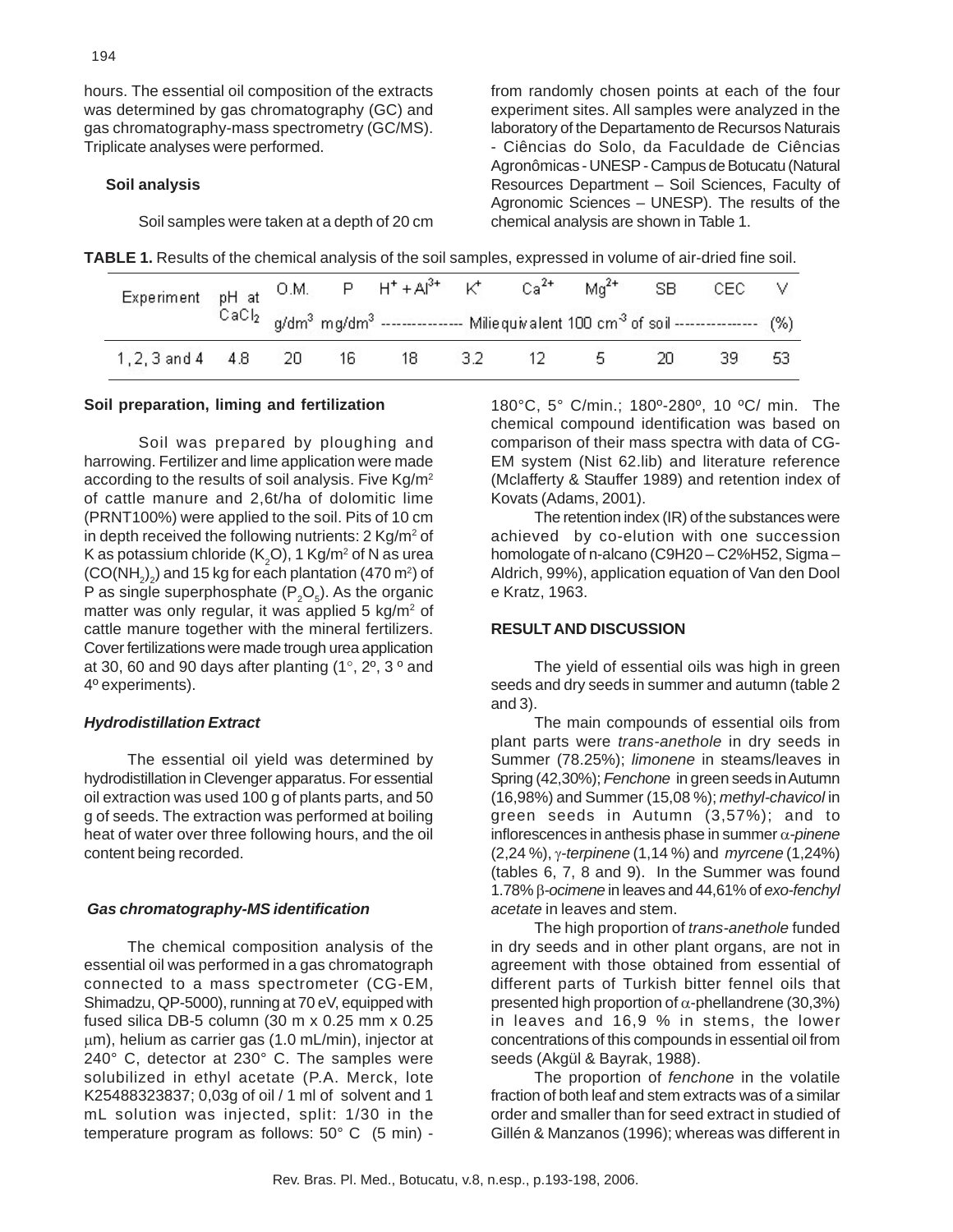the proportion in this study, where it was obtained higher proportion of fenchone in green seeds than in mature and dry seeds, leaves, stems, flowers buds and inflorescences in anthesis. This was found to be the case for limonene as well. These results are not

in agreement with previous reports of essential oils of bitter and sweet fennel of the author foresaid.

*Methylchavicol* and *exo-fenchyl-acetate* was found in leaves, stems, flowers buds, inflorescences in anthesis and green and mature seeds (Tables 5 and 6).

| Harvest     | days<br>after<br>plantation | Leavesand<br><b>Stems</b><br>(%) | <b>Flowers</b><br>buds<br>(%) | Inflorescences in<br><b>Anthesis</b><br>(%) | Green<br><b>Seeds</b><br>(%) | Mature<br><b>Seeds</b><br>(Yellow)<br>(%) | Dry Seeds<br>(%) |
|-------------|-----------------------------|----------------------------------|-------------------------------|---------------------------------------------|------------------------------|-------------------------------------------|------------------|
| 1ª          | 158                         | 0,27                             | 0,83                          | 0,97                                        | $\cdot$ *                    | ×                                         | ٠                |
| 2           | 172                         | 0,22                             | 0,69                          | 0,69                                        | G                            | g)                                        | D                |
| 3,          | 186                         | 0,21                             | 0,68                          | 0,79                                        | 3,77                         | ۰,                                        | ÷,               |
| $4^{\circ}$ | 200                         | 0,28                             | 0,37                          | 0,99                                        | 3,69                         |                                           | Ξ,               |
| 5           | 214                         | 0,30                             | 1,03                          | 1,37                                        | 3,67                         | 1,57                                      | 2,80             |
| 6°          | 228                         | 0,29                             | 2,18                          | 1,36                                        | 3,37                         | 1,50                                      | 2,23             |
| 7           | 242                         | 0,26                             | 0,00                          | 0,68                                        | 0,90                         | 0,00                                      | 2,28             |
|             | Média                       | 0,26                             | 0,96                          | 0,98                                        | 3,08                         | 1,54                                      | 2,44             |

| <b>TABLE 2 -</b> Yield essential oil (%) of 36 plants of fennel (Foeniculum vulgare var. vulgare) in Summer |  |  |  |  |  |  |
|-------------------------------------------------------------------------------------------------------------|--|--|--|--|--|--|
|-------------------------------------------------------------------------------------------------------------|--|--|--|--|--|--|

(-) traces

**TABLE 3** -Yield essential oil (%) of 36 plants of fennel (*Foeniculum vulgare* var. *vulgare*) in Autumn

| Harvest | days<br>after<br>plantation | Leavesand<br><b>Stems</b><br>(%) | <b>Flowers</b><br>buds<br>(%) | Inflorescences in<br><b>Anthesis</b><br>(%) | Green<br><b>Seeds</b><br>(%) | Mature<br><b>Seeds</b><br>(Yellow)<br>(%) | Dry Seeds<br>(%) |
|---------|-----------------------------|----------------------------------|-------------------------------|---------------------------------------------|------------------------------|-------------------------------------------|------------------|
| 1ª      | 158                         | 0,32                             | 0,70                          | 0,76                                        | $\overline{\phantom{a}}$     | $\overline{\phantom{a}}$                  | ٠                |
| 2       | 172                         | 0,40                             | 0,74                          | 0,93                                        | ÷                            | ٠                                         | $\overline{a}$   |
| 3"      | 186                         | 0,18                             |                               | 0,68                                        | 3,00                         | ÷.                                        |                  |
| 4ª      | 200                         | 0,30                             | Ξ                             | 0,93                                        | 3,00                         | 2,20                                      | 3,20             |
| 5       | 214                         | 0,20                             |                               | 0,72                                        | 2,60                         | $\overline{\phantom{a}}$                  | 2,00             |
| 6°      | 228                         | 0,30                             |                               | 0,80                                        | $\overline{\phantom{a}}$     | $\overline{\phantom{a}}$                  | 2,20             |
| 7       | 242                         | 0,28                             | 0,42                          | 0,90                                        | 1,80                         | $\overline{\phantom{a}}$                  | 1,80             |
|         | Médias                      | 0,28                             | 0,62                          | 0,80                                        | 2,60                         | 2,20                                      | 2,30             |

(-) traces

**TABLE 4**- Yield essential oil (%) of 36 plants of fennel (*Foeniculum vulgare* var. *vulgare*) in Winter

| Harvest | days<br>after<br>plantation | Leavesand<br><b>Stems</b><br>(%) | <b>Flowers</b><br>buds<br>(%) | <b>Inflorescences</b><br>in<br><b>Anthesis</b><br>(%) | <b>Green</b><br><b>Seeds</b><br>(%) | <b>Mature</b><br><b>Seeds</b><br>(Yellow)<br>(%) | <b>Dry Seeds</b><br>(%) |
|---------|-----------------------------|----------------------------------|-------------------------------|-------------------------------------------------------|-------------------------------------|--------------------------------------------------|-------------------------|
| 43      | 158                         | 0,23                             | 0,65                          | 0,78                                                  | -                                   | ٠                                                |                         |
| 2       | 172                         | 0,27                             |                               | 1,07                                                  | э                                   | -                                                | F.                      |
| з       | 186                         | 0,32                             |                               | 1,31                                                  | ÷,                                  | -                                                | Ō.                      |
| 4ª      | 200                         | 0,35                             |                               | 1,10                                                  | $\overline{\phantom{a}}$            | $\overline{\phantom{0}}$                         | ۳.                      |
| 5       | 214                         | 0,33                             | 1,10                          | 1,43                                                  | -                                   | -                                                | ۳.                      |
| 6°      | 228                         | 0,25                             | -                             | 1,22                                                  |                                     | -                                                | Ξ.                      |
| 7       | 242                         | 0,37                             |                               | 1,37                                                  | -                                   | -                                                | ٠                       |
|         | Média                       | 0,30                             | 0,88                          | 1,18                                                  | -                                   | $\overline{\phantom{a}}$                         | ۰.                      |

(-) traces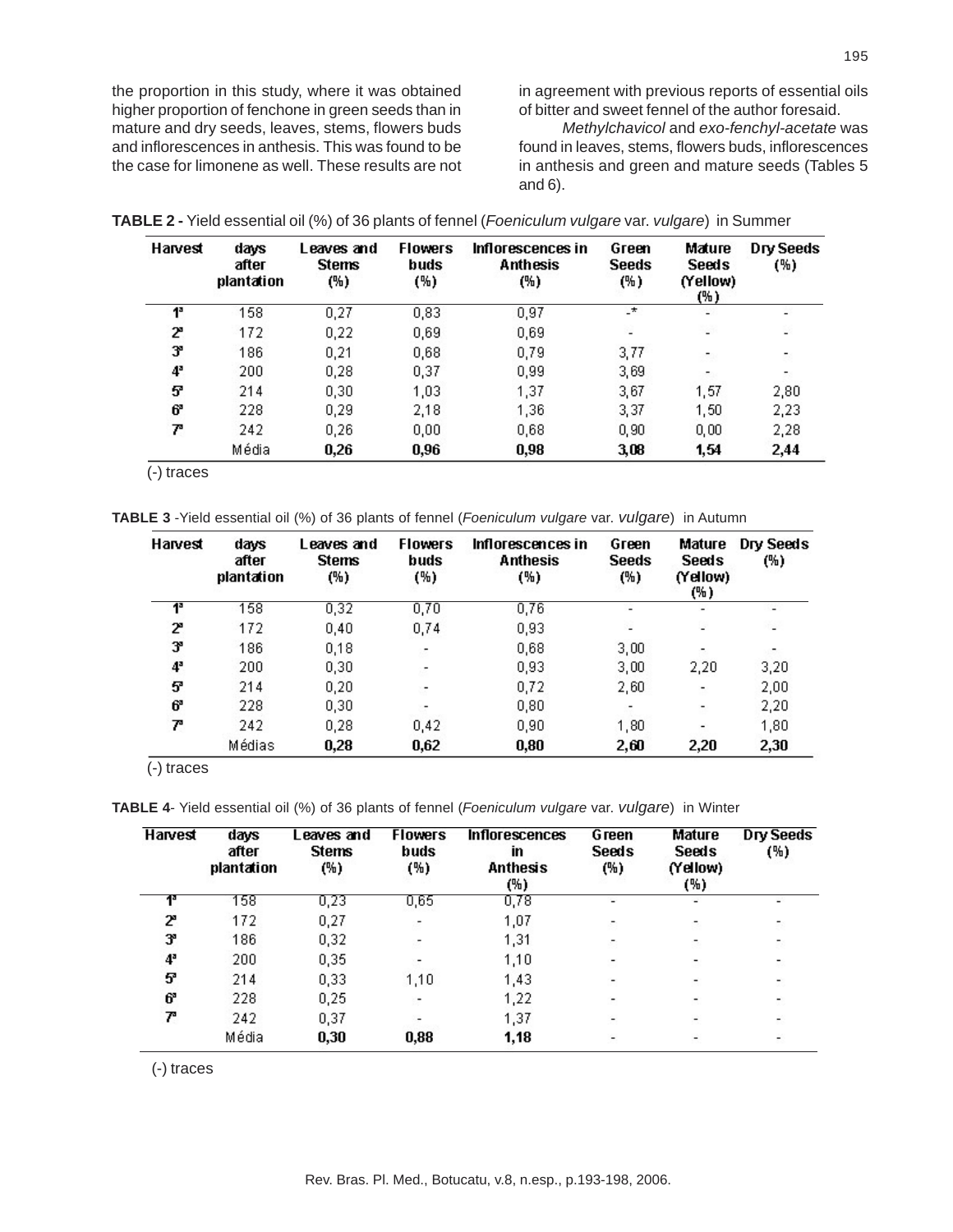| Harvest | days<br>after<br>plantation | Leaves and<br><b>Stems</b><br>(%) | <b>Flowers</b><br>buds<br>(%) | <b>Inflorescences</b><br>in.<br><b>Anthesis</b><br>(%) | Green<br>Seeds<br>(%)    | Mature<br><b>Seeds</b><br>(Yellow)<br>(%) | Dry Seeds<br>(%)         |
|---------|-----------------------------|-----------------------------------|-------------------------------|--------------------------------------------------------|--------------------------|-------------------------------------------|--------------------------|
| 43      | 158                         | 0,15                              | 0,77                          | 0,82                                                   | ۰.                       | $\overline{\phantom{a}}$                  | $\overline{\phantom{a}}$ |
| 2       | 172                         | 0,13                              | 0,85                          | 0,80                                                   |                          |                                           |                          |
| 3°      | 186                         | 0,23                              | 0,27                          | 0,78                                                   | $\,$                     |                                           |                          |
| 4ª      | 200                         | 0,23                              | 0,39                          | 0,48                                                   |                          |                                           |                          |
| 5       | 214                         | 0,25                              | 0,75                          | 0,82                                                   |                          |                                           |                          |
| 6°      | 228                         | 0,13                              | 0,75                          | 0,72                                                   | $\overline{\phantom{a}}$ | $\qquad \qquad$                           |                          |
| 7       | 242                         | 0,12                              | 0,74                          | 0,73                                                   | $\overline{\phantom{0}}$ |                                           | ٠                        |
|         | Médias                      | 0, 18                             | 0,64                          | 0,74                                                   | ٠                        | $\overline{\phantom{a}}$                  |                          |

**TABLE 5-** Yield essential oil (%) of 36 plants of fennel (*Foeniculum vulgare* var. *vulgare*) in Spring

(-) traces

**TABLE 6**- Essential oil composition of different organs of *Foeniculum vulgare* var. *vulgare*, in Summer of 2001.

| <b>Compounds</b>              | Leaves    | <b>Flowers buds</b> | <b>Inflorescences</b> | Green        | <b>Mature</b> | Dry Seeds |
|-------------------------------|-----------|---------------------|-----------------------|--------------|---------------|-----------|
|                               | and Stems | (%)                 | in Anthesis           | <b>Seeds</b> | <b>Seeds</b>  | (%)       |
|                               | (%)       |                     | (%)                   | (%)          | (Yellow) (%)  |           |
| $1 - \alpha$ -Pinene          | 1,95      | 1,55                | 2,24                  | 1,27         | 0,28          | 1,19      |
| 2 - Myrcene                   | 0,97      | 0,77                | 1,24                  | 0,93         | 0,50          | 0,72      |
| 3 - Limonene                  | 34,48     | 20,78               | 19,41                 | 5,26         | 2,74          | 3,67      |
| 4 – Fenchone                  | 2,65      | 3,07                | 7,22                  | 15,08        | 15,14         | 13,98     |
| 5 - Metyl-chavicol            | 1,74      | 2,47                | 2,33                  | 2,56         | 2,50          | 2,45      |
| 6 - Cys-Anetole               | 1,34      |                     | 0,49                  | ۰            | ٠             |           |
| 7 - Trans-anethole            | 53,95     | 66,75               | 59,77                 | 73,81        | 77,67         | 78,25     |
| 8 - B-Ocimene                 | 1,18      | 1,08                | 0,86                  | ۰            | ۰             |           |
| $9 - y - Terpinene$           | 0,69      | 1,11                | 1,14                  | 0,57         | ٠             |           |
| 10 - Endo Fenchyl<br>-acetate | 1,06      |                     | 0,53                  | ٠            | ÷             |           |
| 11 – Exo Fenchyl<br>-acetate  | 3,06      | 1,25                | 1,75                  | ۰            | ۰             |           |

(-) mean not sample

**TABLE 7-** Essential oil composition of different organs of *Foeniculum vulgare* var. *vulgare*, in Autumn of 2001.

| <b>Compounds</b>                   | Leaves and<br><b>Stems</b><br>(%) | <b>Flowers buds</b><br>(%) | <b>Inflorescences</b><br>in<br><b>Anthesis</b><br>(%) | Green<br>Seeds<br>(%) | <b>Mature</b><br><b>Seeds</b><br>(Yellow)<br>(%) | Dry Seeds<br>(%) |
|------------------------------------|-----------------------------------|----------------------------|-------------------------------------------------------|-----------------------|--------------------------------------------------|------------------|
| $1 - \alpha$ -Pinene               | 1,43                              | 0,90                       | 1,89                                                  | 1,16                  | 0,41                                             | 0,29             |
| 2 - Myrcene                        | 0,97                              | 0,60                       | 1,09                                                  | 0,95                  | 0,49                                             | 0,41             |
| 3 – Limonene                       | 34,83                             | 18,95                      | 19,99                                                 | 6,70                  | 3,32                                             | 2,32             |
| 4 – Fenchone                       | 1,65                              | 1,35                       | 7,15                                                  | 16,98                 | 14,9                                             | 4,03             |
| 5 - Metyl-chavicol                 | 1,66                              | 1,87                       | 2,11                                                  | 3,57                  | ۰                                                | ٠                |
| 6 - Cys-Anetole                    | ٠                                 | ۰                          | ٠                                                     |                       | ٠                                                | ٠                |
| $7 - Trans-$<br>anethole           | 53,84                             | 71,09                      | 63,65                                                 | 69,67                 | 76,01                                            | 77,26            |
| $8 - \beta$ -Ocimene               | 0,66                              | 0,75                       | 0,70                                                  |                       | ۰                                                |                  |
| 9 - y - Terpinene                  | 0,98                              | 0,84                       | 0,82                                                  | 0,56                  | ۰                                                |                  |
| $10 -$ Endo<br>Fenchyl<br>-acetate | ۰                                 | ۰                          | ٠                                                     |                       | ٠                                                |                  |
| 11 – Exo Fenchyl<br>-acetate       | 2,91                              | 1,36                       | 1,60                                                  | 3,35                  | 4,24                                             | $\blacksquare$   |

(-) mean not sample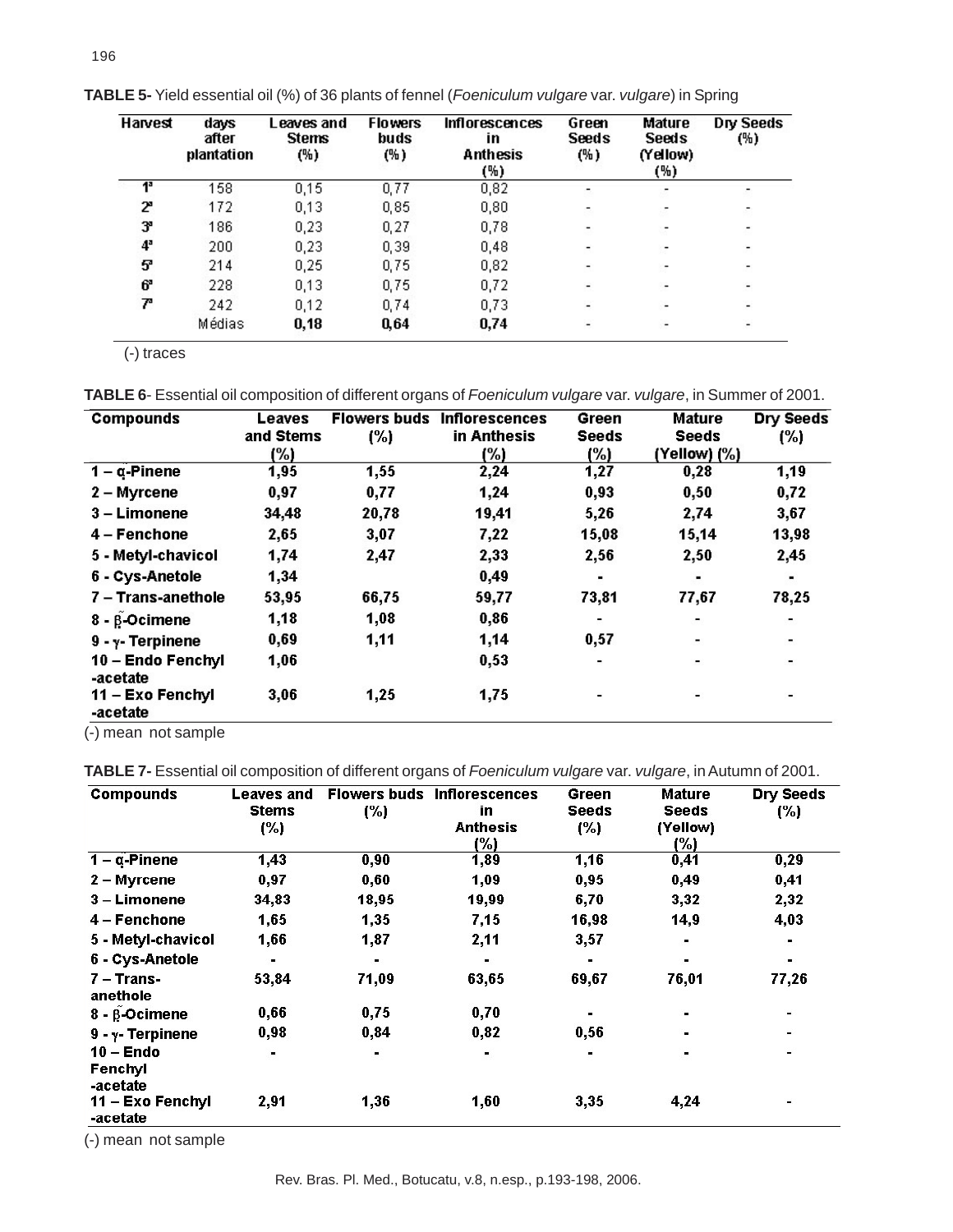| <b>Compounds</b>                   | Leaves and<br><b>Stems</b><br>(%) | (%)   | <b>Flowers buds Inflorescence Green Seeds</b><br>in<br><b>Anthesis</b><br>(%) | (%) | <b>Mature</b><br><b>Seeds</b><br>(Yellow)<br>(%) | Dry Seeds<br>(%) |
|------------------------------------|-----------------------------------|-------|-------------------------------------------------------------------------------|-----|--------------------------------------------------|------------------|
| $1 - \alpha$ -Pinene               | 1,56                              | 0,95  | 2,15                                                                          |     |                                                  |                  |
| 2 - Myrcene                        | 1,20                              | 0,63  | 1,34                                                                          |     |                                                  |                  |
| 3 – Limonene                       | 41,34                             | 17,96 | 22,22                                                                         |     |                                                  |                  |
| 4 - Fenchone                       | 1,80                              | 1,75  | 9,47                                                                          |     |                                                  |                  |
| 5 - Metyl-chavicol                 | 1,49                              | 2,09  | 1,90                                                                          |     |                                                  |                  |
| 6 - Cys-Anetole                    |                                   |       |                                                                               |     |                                                  |                  |
| 7 – Trans-<br>anethole             | 46,11                             | 74,75 | 58,56                                                                         |     |                                                  |                  |
| 8 - B-Ocimene                      | 1,49                              | 0,89  | 0,86                                                                          |     |                                                  |                  |
| $9 - y - Terpinene$                | 1,46                              | 0,82  | 1,24                                                                          |     | ٠                                                |                  |
| $10 -$ Endo<br>Fenchyl<br>-acetate | 1,11                              |       |                                                                               |     |                                                  |                  |
| 11 - Exo Fenchyl<br>-acetate       | 4,25                              | 1,7   | 1,79                                                                          |     |                                                  |                  |

|  |  | TABLE 8 - Essential oil composition of different organs of Foeniculum vulgare var. vulgare, in Winter of 2001. |
|--|--|----------------------------------------------------------------------------------------------------------------|
|  |  |                                                                                                                |

(-) mean not sample

**TABLE 9** - Essential oil composition of different organs of *Foeniculum vulgare* var. *vulgare*, in Spring of 2001.

| <b>Compounds</b>              | Leaves and   |       | <b>Flowers buds Inflorescence Green Seeds</b> |                | <b>Mature</b>            | Dry Seeds |
|-------------------------------|--------------|-------|-----------------------------------------------|----------------|--------------------------|-----------|
|                               | <b>Stems</b> | (%)   | in.                                           | (%)            | Seeds                    | (%)       |
|                               | (%)          |       | <b>Anthesis</b>                               |                | (Yellow)                 |           |
|                               |              |       | (%)                                           |                | (%)                      |           |
| $1 - \alpha$ -Pinene          | 1,56         | 1,20  | 2,53                                          | ۰              | ۰                        |           |
| 2 - Myrcene                   | 1,38         | 0,77  | 1,55                                          |                |                          |           |
| 3 - Limonene                  | 42,30        | 22,79 | 23,42                                         | ۰              | $\blacksquare$           |           |
| 4 – Fenchone                  | 3,70         | 4,80  | 8,07                                          | ۰              | ٠                        |           |
| 5 - Metyl-chavicol            | 1,63         | 2,73  | 2,20                                          | ٠              | ۰                        |           |
| 6 - Cys-Anetole               | 0,23         |       |                                               | $\blacksquare$ | ٠                        |           |
| $7 - Trans-$                  | 44,61        | 63,44 | 57,18                                         | ٠              | ٠                        |           |
| anethole                      |              |       |                                               |                |                          |           |
| 8 - B-Ocimene                 | 1,78         | 1,19  | 1,55                                          | -              | $\overline{\phantom{a}}$ |           |
| $9 - y - Terpinene$           | 0,29         | 1,03  | 1,55                                          |                | ۰                        |           |
| $10 -$ Endo                   | 3,19         |       |                                               |                | ٠                        |           |
| Fenchyl<br>-acetate           |              |       |                                               |                |                          |           |
| 11 - Exo Fenchyl<br>-acetate. | 44,61        | 1,21  | 2,66                                          |                | ٠                        |           |

(-) mean not sample

#### **CONCLUSION**

The best period for growing fennel to obtain the compound *Trans-anethole* in dry seeds was the Summer (78.25 %); for *limonene* in steams/leaves was the Spring (42,30 %), and *Fenchone* in green seeds in Autumn (16,98%) followed of the Summer (15,08%).

## **ACKNOWLEDGEMENT**

This work has been supported by FAPESP ( Fundação de Amparo a Pesquisa do Estado de São Paulo-Brazil) the number 00/08372-4, as part of her pos-doctor graduate.

### **REFERENCE**

DAMS, R.P. **Identification of essential oil components by gas cromatography/mass**